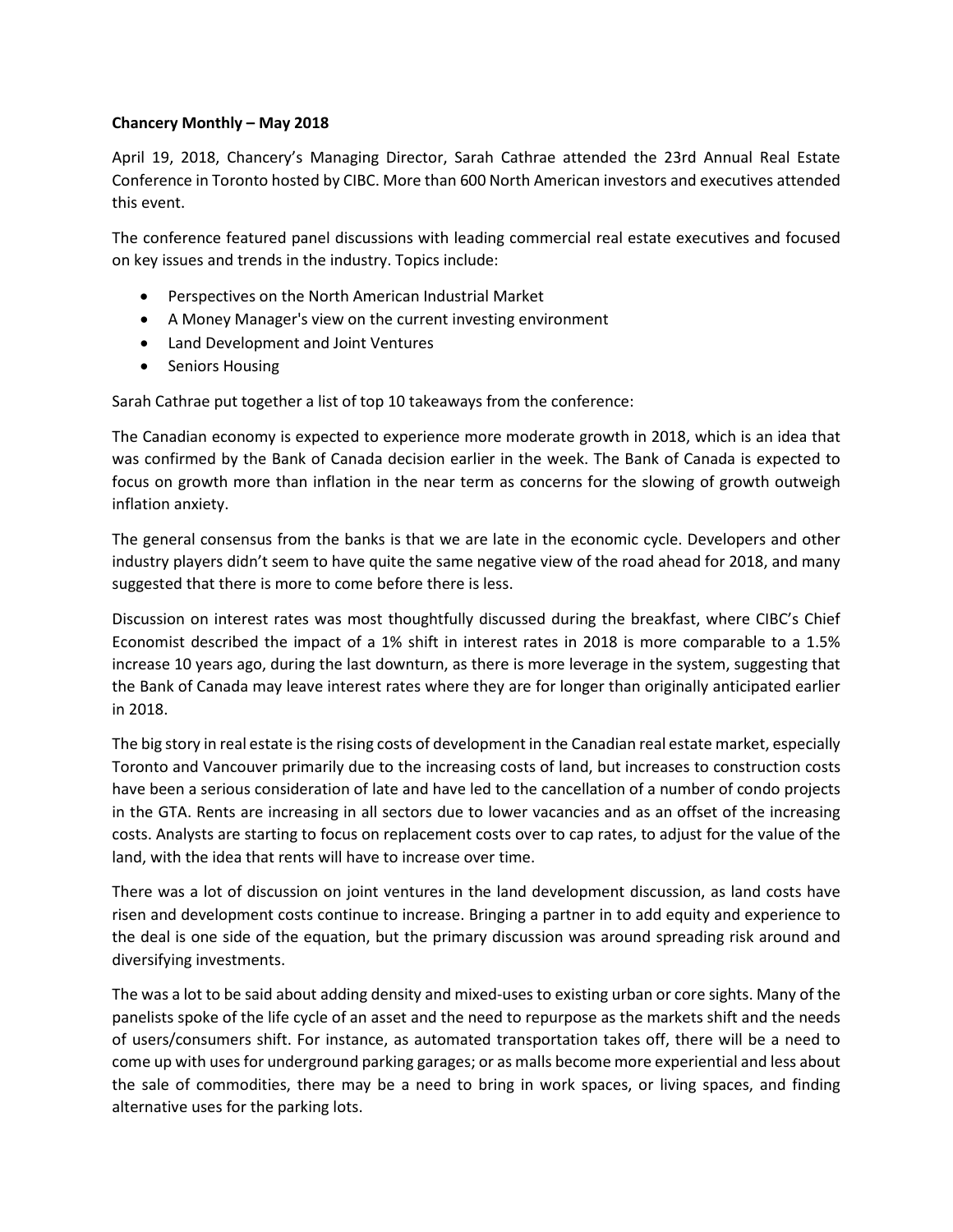There was a fair amount of discussion relating to seniors housing for the first time in my memory. The money manager panel spoke positively about the sector, highlighting the demographic opportunity, and the strength of the sector. The immediate risk to the sector in everyone's mind is the threat to the single family housing market, though there wasn't consensus on whether a correction is an immediate threat.

The dedicated seniors housing panel featured Robert Ezer (Amica Mature Lifestyles), Nitin Jain (Sienna Senior Living), Vlad Volodarski (Chartwell Retirement Residences), Tom Wellner (Revera), and Scott White (Invesque). The seniors housing panel represented the industry as real estate with a people focus and did a great job of describing the asset class to a room full of the uninitiated.

Nitin Jain and Tom Wellner were asked about their long-term plans for long term care, given the media coverage of new beds announced by the Ontario government. As we are all pretty well aware, there aren't a lot of opportunities in more urban centres given land costs and competition for land. Revera's plan for their LTC holdings was to diversify through a JV with Axiom, who will hold 75% of their LTC portfolio, while Revera continues to own 25% and manage the sites. Sienna discussed their plans to develop larger campuses where they can offset some of the costs of the land with more density and attract talent through proximity to lifestyle amenities such as shopping and transit, etc.

The seniors panel focussed on developing in strategic areas and taking a more long-term view when it comes to acquisition. They would agree that this "long term view" coincides with a consistent lack of supply to meet demand in the market relative to the capital that is available to fund such development and acquisition activity. Which takes us back to Suske Capital. As you are all aware by now, Suske Capital is dedicated to developing great seniors housing projects in markets where seniors want to stay and live with the support they need to do so.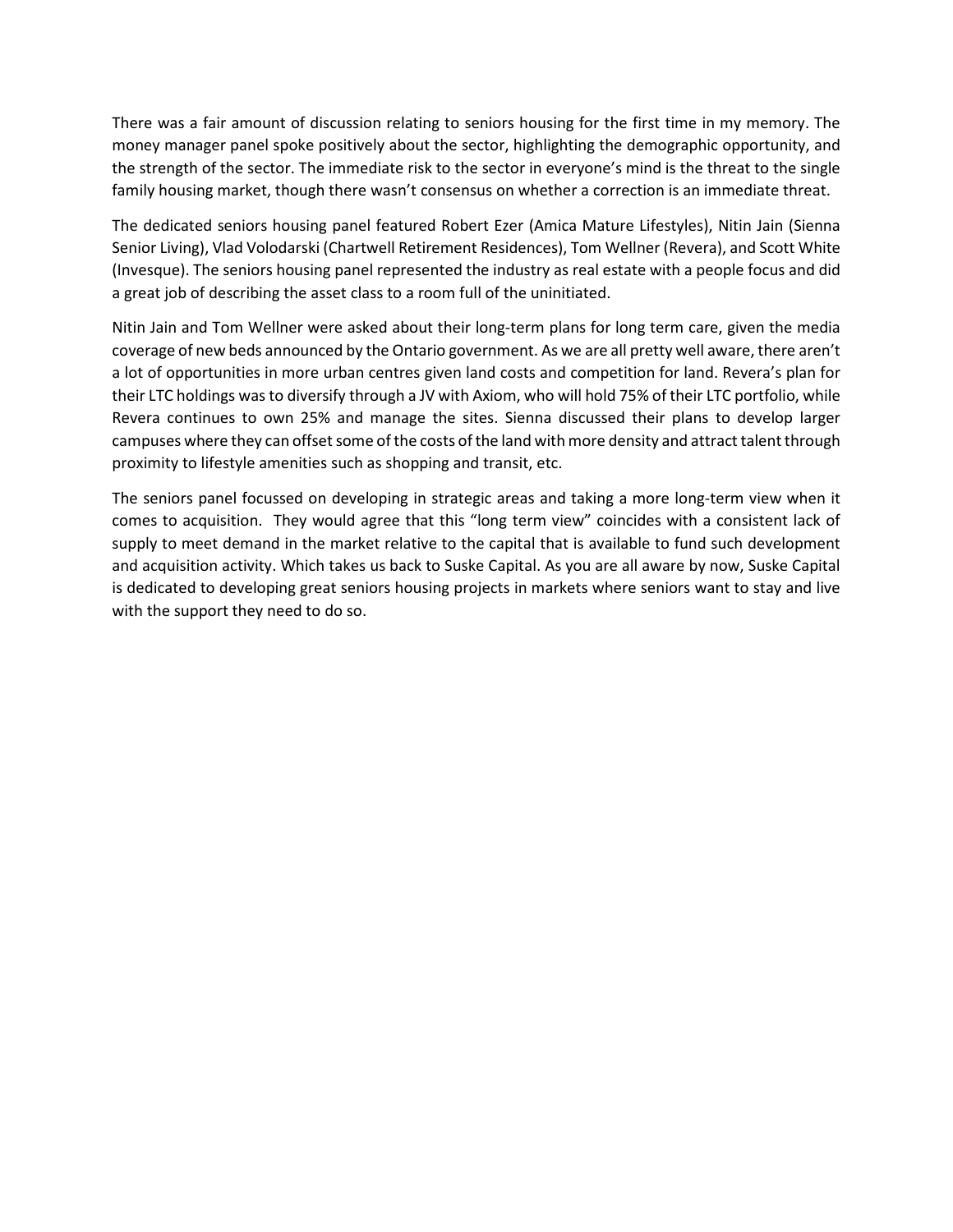## **Chancery News**

## **New Independent Retirement Residence Breaks Ground - The Bartlett**

A revolutionary new retirement residence is coming to Oshawa at in 2020 at the intersection of Stevenson Road & Bond St. The Bartlett Independent Retirement Residence made the announcement at a groundbreaking ceremony. In attendance were Dignitaries from all levels of government, Chinese investors, Tyche Global Financial, Independent Project Managers, Global Architects, JJ McGuire General Contractors & Newcombe Design. "We are a place where people want to move to," said Mayor Henry from the podium before the shovels dug into the dirt. "Looking after people's moms and dads beyond their expectation is our mission", said Josh Skaist, from Hillsport Developments Inc.

*https://oshawa.snapd.com/events/view/1153784*



( *Photo*: *Barbara Howe*)

Dignitaries, Investors, Architects, Project Managers and Friends break ground at the Bartlett Independent Retirement Residence.